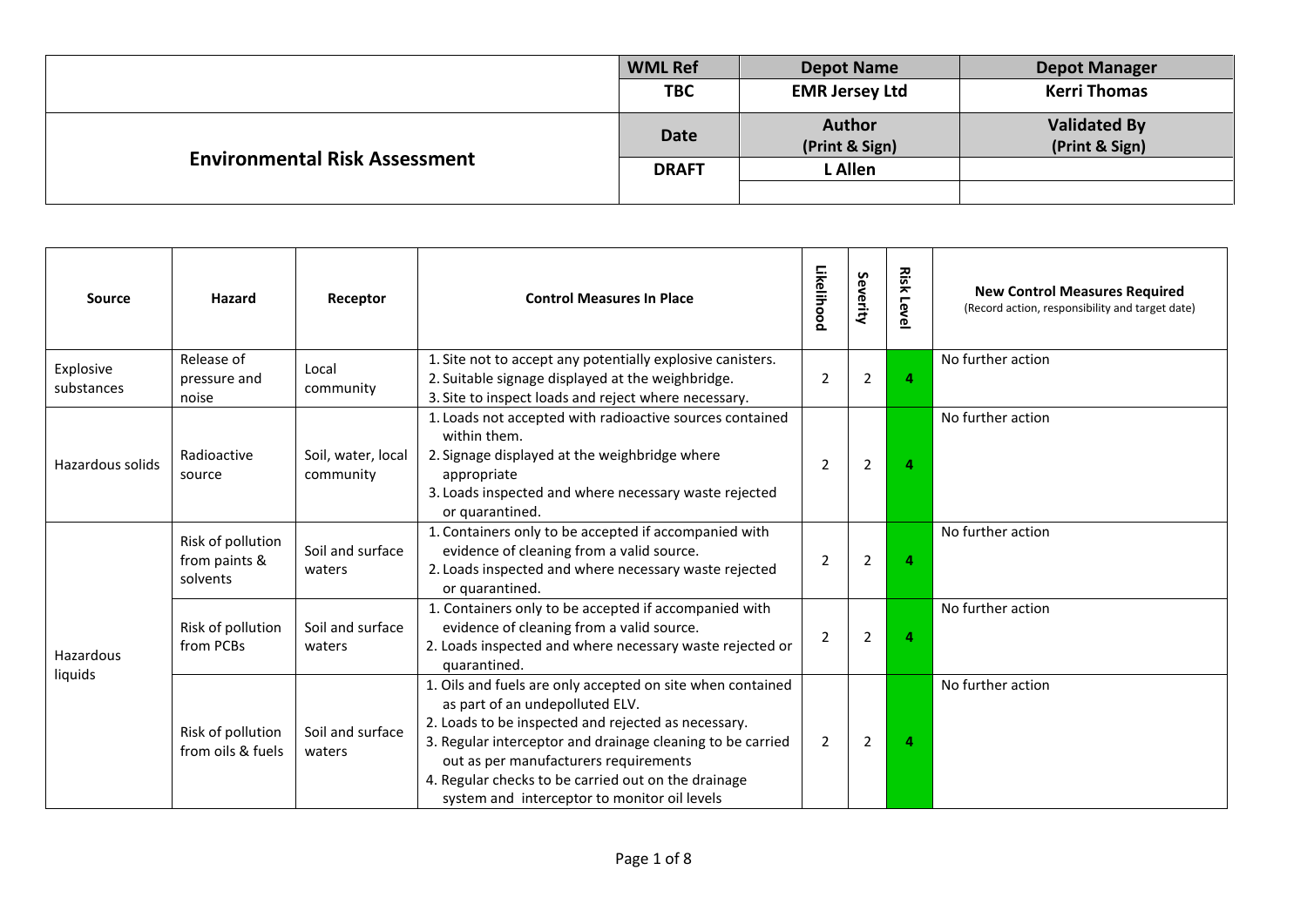|                                      | <b>WML Ref</b> | <b>Depot Name</b>               | <b>Depot Manager</b>                  |
|--------------------------------------|----------------|---------------------------------|---------------------------------------|
|                                      | <b>TBC</b>     | <b>EMR Jersey Ltd</b>           | <b>Kerri Thomas</b>                   |
|                                      | <b>Date</b>    | <b>Author</b><br>(Print & Sign) | <b>Validated By</b><br>(Print & Sign) |
| <b>Environmental Risk Assessment</b> | <b>DRAFT</b>   | L Allen                         |                                       |
|                                      |                |                                 |                                       |

|                        | Explosive<br>release of<br>pressure & noise                              | Local<br>atmosphere &<br>community       | 1. All ELVs are directed to the depollution area<br>immediately after being accepted.<br>2. Batteries to be removed as soon as practical to<br>minimise risk of fire                                                                                                                                                                                            | $\overline{2}$ | $\overline{2}$ | 4              | No further action |
|------------------------|--------------------------------------------------------------------------|------------------------------------------|-----------------------------------------------------------------------------------------------------------------------------------------------------------------------------------------------------------------------------------------------------------------------------------------------------------------------------------------------------------------|----------------|----------------|----------------|-------------------|
| <b>ELVs</b>            | Risk of pollution<br>from oils and<br>fuels                              | Soil and surface<br>water                | 1. All ELVs are directed to depollution area immediately<br>after being accepted.<br>2. Absorbent materials are available to clean up spillages<br>as necessary.                                                                                                                                                                                                | $\overline{2}$ | $\overline{2}$ | 4              | No further action |
| Cooling<br>appliances  | Ozone depleting<br>substances.<br>greenhouse<br>gases,<br>compressor oil | Atmosphere,<br>soil and surface<br>water | Cooling appliances are stored in a designated area<br>2. All cooling appliance are stored on impermeable<br>surface served by a sealed drainage system in a<br>manner that will not hinder loading for export<br>3. Absorbent materials are available to clean up spillages<br>as necessary.                                                                    | 1              | 3              | 3              | No further action |
| Lead acid<br>batteries | Sulphuric acid                                                           | Soil and surface<br>water                | 1. Lead acid batteries will only be accepted if they<br>undamaged and not leaking.<br>2. All loads to be inspected and rejected as necessary.<br>3. All batteries are stored in appropriate covered<br>containers on impermeable surfaces served by a<br>sealed drainage system.<br>4. Absorbent materials are available to clean up spillages<br>as necessary. | $\mathbf 1$    | $\overline{2}$ | $\overline{2}$ | No further action |
|                        | Transportation<br>of bulk batteries<br>to treatment<br>sites.            | Soil, surface<br>water and sea           | 1. Vehicles drivers are instructed to drive only on<br>authorised routes.                                                                                                                                                                                                                                                                                       | 1              | $\overline{2}$ | $\overline{2}$ | No further action |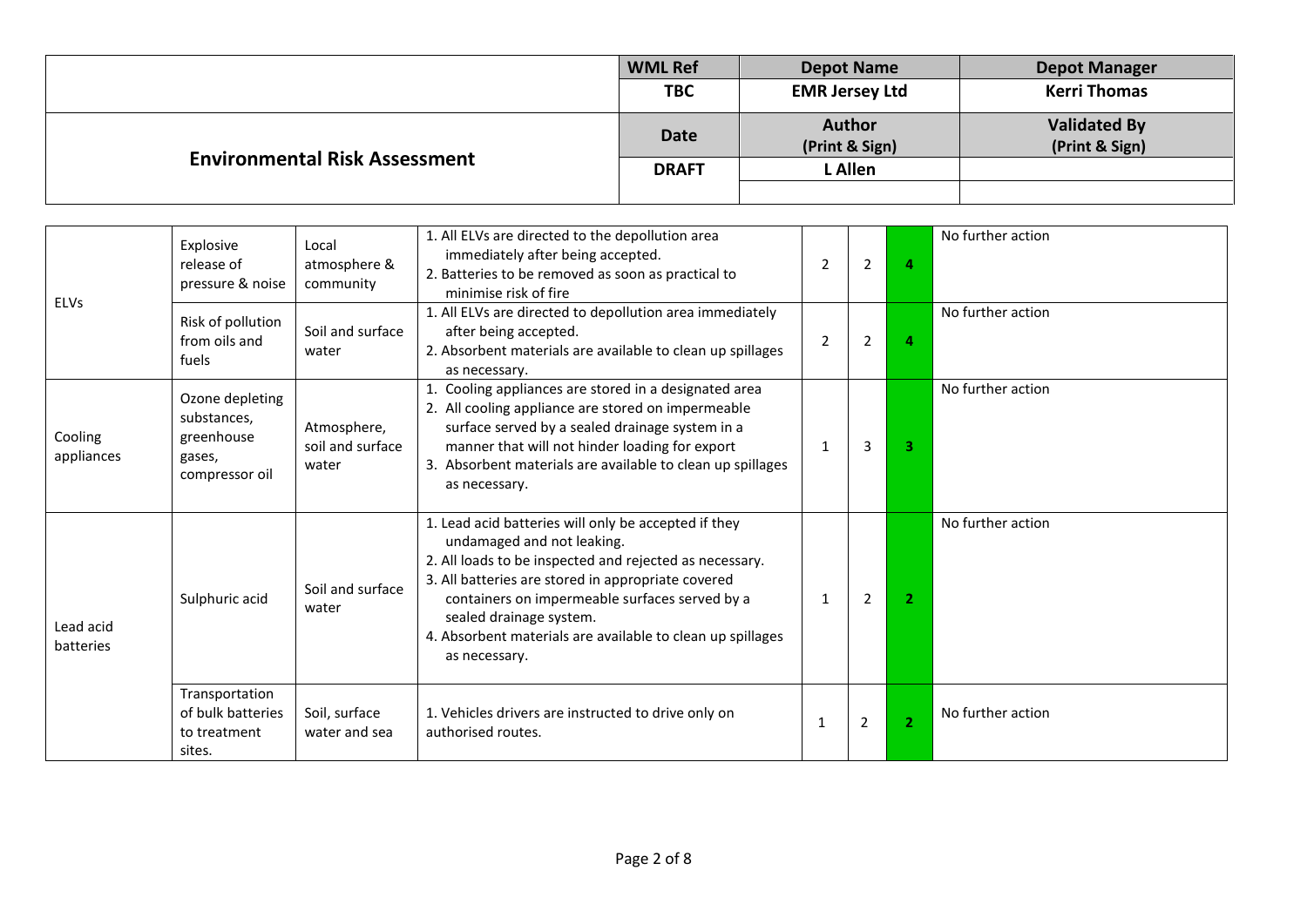|                                      | <b>WML Ref</b> | <b>Depot Name</b>               | <b>Depot Manager</b>                  |
|--------------------------------------|----------------|---------------------------------|---------------------------------------|
|                                      | <b>TBC</b>     | <b>EMR Jersey Ltd</b>           | <b>Kerri Thomas</b>                   |
|                                      | <b>Date</b>    | <b>Author</b><br>(Print & Sign) | <b>Validated By</b><br>(Print & Sign) |
| <b>Environmental Risk Assessment</b> | <b>DRAFT</b>   | L Allen                         |                                       |
|                                      |                |                                 |                                       |

| Storage of<br>undepolluted<br><b>ELVs containing</b> | Risk of pollution<br>to land and<br>water | Soil, surface and<br>groundwater | 1. ELVs awaiting treatment are stored on an<br>impermeable surface served by a sealed drainage<br>system.<br>2. Regular inspections of the site surfaces are carried out<br>by site management and defects/repairs required are<br>reported to DFI                                                                                      | 2              | 1 | 2              | No further action |
|------------------------------------------------------|-------------------------------------------|----------------------------------|-----------------------------------------------------------------------------------------------------------------------------------------------------------------------------------------------------------------------------------------------------------------------------------------------------------------------------------------|----------------|---|----------------|-------------------|
| potentially<br>polluting<br>substances               | Risk of fire                              | Atmosphere                       | 1. ELVs are to be stored separate from other scrap prior<br>to depollution.<br>2. Smoking and naked lights prohibited in the ELV zoned<br>area<br>3. Fire fighting equipment is available on site if required.                                                                                                                          | 3              | 2 | 6              | No further action |
| Pests on site                                        | Risk of nuisance<br>and disease           | Local<br>community               | 1. The site does not receive wastes likely to attract pests.<br>2. Planned ongoing daily disposal of wastes to minimise<br>attracting pests and good housekeeping is required.<br>4. Pest issues will be reported and dealt with swiftly by<br>site management. Regular pest control will be carried<br>out by an appointed contractor. | 1              | 1 |                | No further action |
| Storage of<br>contaminated<br>scrap metal            | Risk of pollution<br>to land              | Soil, surface and<br>groundwater | 1. Potentially polluting material is stored on an<br>impermeable surface served by a sealed drainage<br>system.                                                                                                                                                                                                                         | $\overline{2}$ | 1 | $\overline{2}$ | No further action |
| Storage of small<br>mixed WEEE                       | Risk of pollution<br>to land              | Soil, surface and<br>groundwater | 1. Small mixed WEEE material is stored in a designated<br>bay.<br>2. Site has full drainage system with interceptor and<br>penstock                                                                                                                                                                                                     | $\overline{2}$ | 1 | 2              | No further action |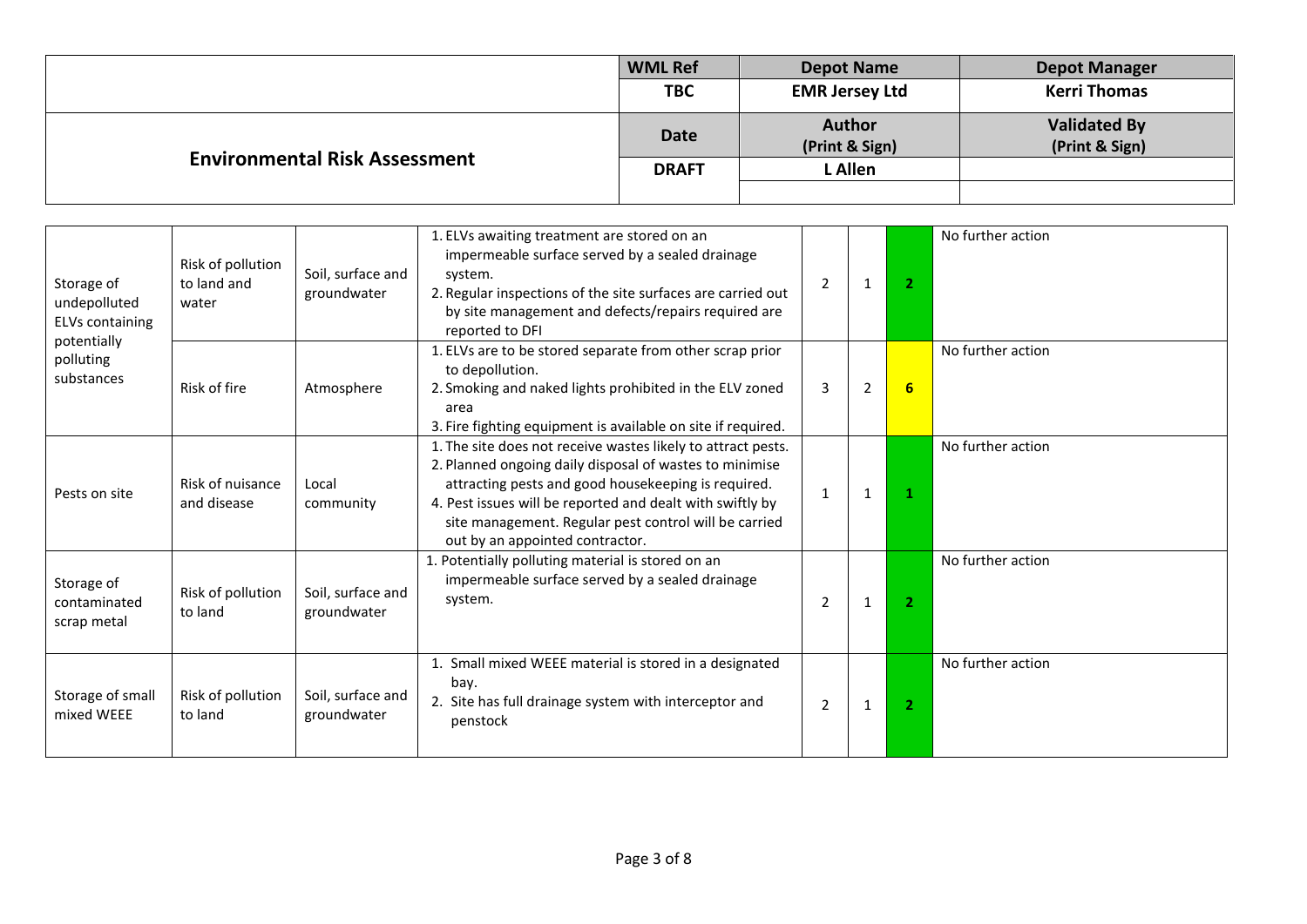|                                      | <b>WML Ref</b> | <b>Depot Name</b>               | <b>Depot Manager</b>                  |
|--------------------------------------|----------------|---------------------------------|---------------------------------------|
|                                      | <b>TBC</b>     | <b>EMR Jersey Ltd</b>           | <b>Kerri Thomas</b>                   |
|                                      | <b>Date</b>    | <b>Author</b><br>(Print & Sign) | <b>Validated By</b><br>(Print & Sign) |
| <b>Environmental Risk Assessment</b> | <b>DRAFT</b>   | L Allen                         |                                       |
|                                      |                |                                 |                                       |

| Storage of<br>uncontaminated<br>scrap metal | Risk of pollution<br>to land           | Soil, surface and<br>groundwater | Uncontaminated material, by definition, is not likely<br>  1.<br>to cause pollution to the environment.                                                                                                           | 1              | 1              |                | No further action |
|---------------------------------------------|----------------------------------------|----------------------------------|-------------------------------------------------------------------------------------------------------------------------------------------------------------------------------------------------------------------|----------------|----------------|----------------|-------------------|
| Storage of<br>metals                        | Detriment to<br>visual amenity         | Local<br>community               | Stacks are kept to minimum heights if directed by site<br>licence and planning conditions.<br>All complaints received are recorded and investigated.<br>2.                                                        | 2              | 1              | $\overline{2}$ | No further action |
| Litter within<br>accepted<br>materials      | Detriment to<br>visual amenity         | Local<br>community               | The site will maintain general waste storage facilities<br>on site.<br>Planned ongoing daily disposal of wastes to minimise<br>2.<br>attracting pests and good housekeeping is required.                          | $\overline{2}$ | 1              | $\overline{2}$ | No further action |
| Loading<br>unloading and<br>movement of     | Risk of dust to<br>local<br>atmosphere | Atmosphere                       | Road sweepers will be contracted to clean the site as<br>required.<br>Good housekeeping will be maintained.<br>All complaints are recorded and investigated.<br>3.                                                | 2              | $\overline{2}$ | 4              | No further action |
| metal within the<br>site                    | Risk of noise                          | Local<br>community               | Loading and unloading of materials will be carried out<br>1.<br>only during the site's permitted operating hours.<br>Operatives are instructed to minimise drop heights<br>and adhere to SMART working practices. |                |                |                | No further action |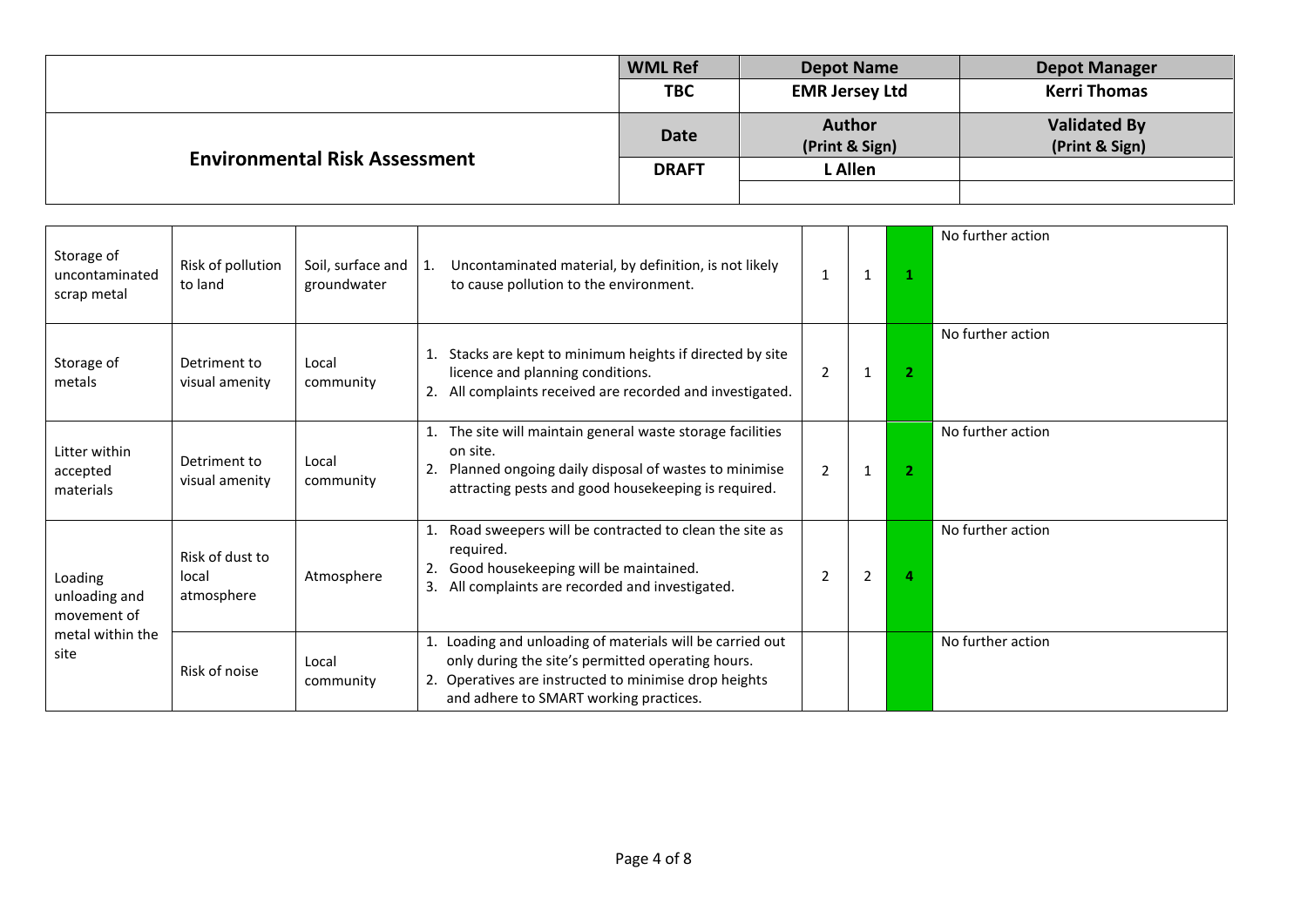|                                      | <b>WML Ref</b> | <b>Depot Name</b>        | <b>Depot Manager</b>                  |
|--------------------------------------|----------------|--------------------------|---------------------------------------|
|                                      | <b>TBC</b>     | <b>EMR Jersey Ltd</b>    | <b>Kerri Thomas</b>                   |
|                                      | <b>Date</b>    | Author<br>(Print & Sign) | <b>Validated By</b><br>(Print & Sign) |
| <b>Environmental Risk Assessment</b> | <b>DRAFT</b>   | L Allen                  |                                       |
|                                      |                |                          |                                       |

| Storage of<br>potentially<br>flammable<br>material | Risk of fire                                               | Atmosphere                 | Loads are inspected on arrival and potential fire risks<br>are removed or rejected from site as necessary.<br>Scrap metal is stored in stacks with adequate fire<br>breaks between.<br>Stacks area kept to minimum heights as directed by<br>licence and planning conditions.                                                                   | $\overline{2}$ | $\overline{2}$ | 4              | No further action |
|----------------------------------------------------|------------------------------------------------------------|----------------------------|-------------------------------------------------------------------------------------------------------------------------------------------------------------------------------------------------------------------------------------------------------------------------------------------------------------------------------------------------|----------------|----------------|----------------|-------------------|
| Treatment of                                       | Risk of pollution<br>to land                               | Soil and surface<br>water  | 1. All liquids are removed from vehicles transferred to<br>tanks using purpose built depollution equipment.<br>2. All operations undertaken on impermeable surface<br>served by a sealed drainage system.                                                                                                                                       | $\overline{2}$ | 1              | $\overline{2}$ | No further action |
| <b>ELVs</b>                                        | Risk of dust and<br>particulates to<br>local<br>atmosphere | Atmosphere                 | No dust is generated from storage and processing of ELVs                                                                                                                                                                                                                                                                                        | $\overline{2}$ | 2              | 4              | No further action |
| Battery storage                                    | Risk of acid to<br>land                                    | Soils and<br>surface water | Batteries are removed from ELVs and segregated and<br>stored upright in containers and covered to prevent<br>ingress of rainwater.<br>Regular inspections of storage containers and storage<br>areas is carried out to ensure adequate containment.<br>3. All containers are stored on impermeable surfaces<br>served a sealed drainage system. | $\overline{2}$ | 2              | $\overline{a}$ | No further action |
| Liquid waste<br>storage                            | Risk of pollution<br>to land                               | Soil and surface<br>water  | 1. All hazardous liquids removed from site by an<br>authorised contractor with hazardous waste<br>consignment notes (where applicable)                                                                                                                                                                                                          | 1              | 2              | $\overline{2}$ | No further action |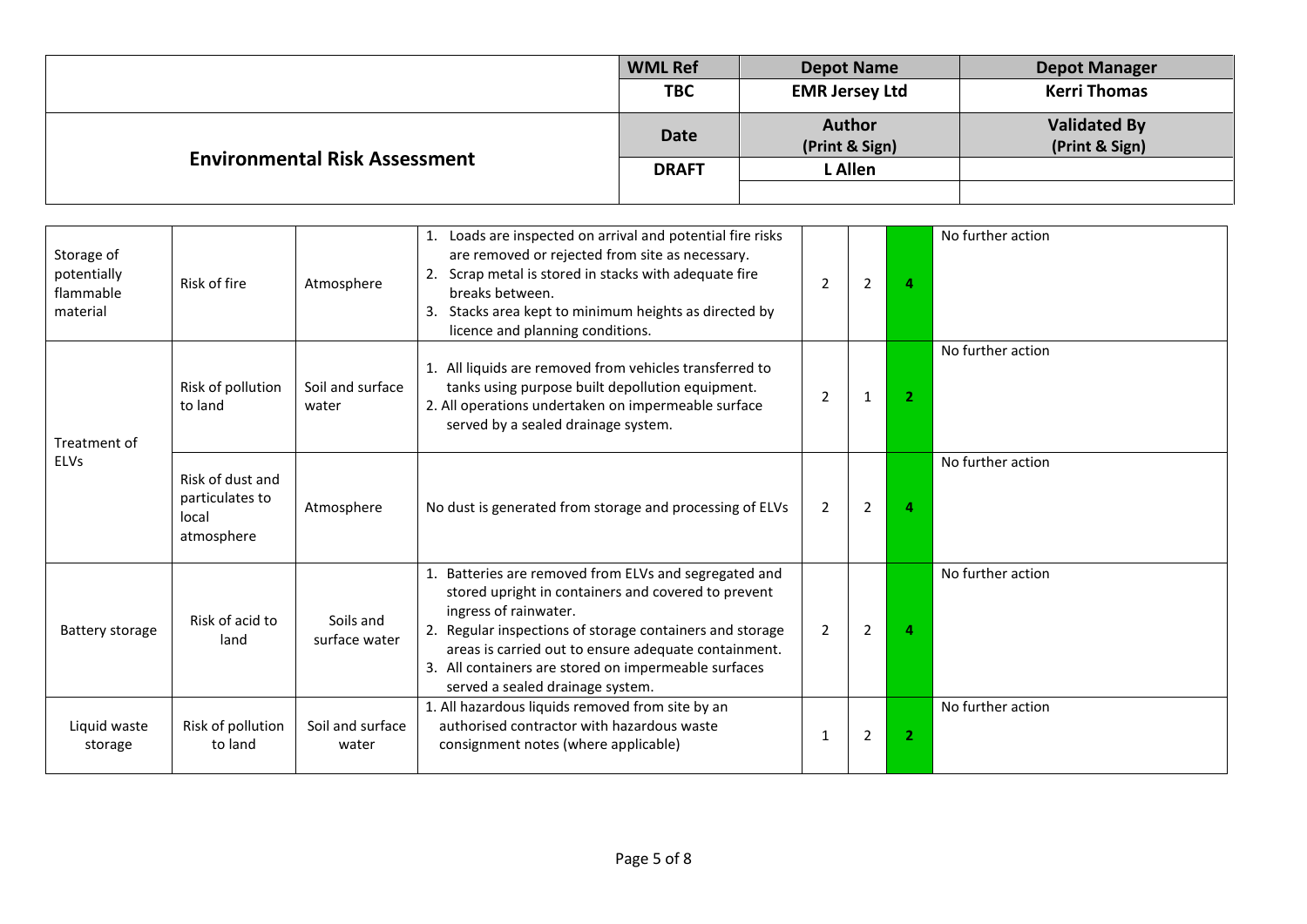|                                      | <b>WML Ref</b> | <b>Depot Name</b>               | <b>Depot Manager</b>                  |
|--------------------------------------|----------------|---------------------------------|---------------------------------------|
|                                      | <b>TBC</b>     | <b>EMR Jersey Ltd</b>           | <b>Kerri Thomas</b>                   |
|                                      | <b>Date</b>    | <b>Author</b><br>(Print & Sign) | <b>Validated By</b><br>(Print & Sign) |
| <b>Environmental Risk Assessment</b> | <b>DRAFT</b>   | L Allen                         |                                       |
|                                      |                |                                 |                                       |

| Airbag<br>deployment                  | Risk of increased<br>noise    | Energy<br>transmission &<br>Atmosphere | 1. Noise from the process is contained within vehicle.<br>2. The activity is conducted during permitted operating<br>hours.                                                                                                                                                                                         | 2              | $\mathbf 2$    | 4               | No further action |
|---------------------------------------|-------------------------------|----------------------------------------|---------------------------------------------------------------------------------------------------------------------------------------------------------------------------------------------------------------------------------------------------------------------------------------------------------------------|----------------|----------------|-----------------|-------------------|
| Hot cutting<br>oversized<br>material  | Risk of fugitive<br>emissions | Atmosphere                             | 1. Containers are only accepted if accompanied with<br>evidence of cleaning from a valid source.                                                                                                                                                                                                                    | $\overline{2}$ | $\overline{2}$ | 4               | No further action |
|                                       | Risk of fire/dark<br>smoke    | Atmosphere<br>and local<br>community   | 1. Tanks are only accepted if accompanied with evidence<br>of cleaning from a valid source.                                                                                                                                                                                                                         | $\overline{2}$ | $\overline{2}$ | 4               | No further action |
| Shearing and<br>baling of<br>material | Risk of pollution<br>from oil | Land and<br>surface water              | Absorbent materials are available to clean up<br>1.<br>spillages if necessary.<br>All waste oil drums are stored in secondary<br>2.<br>containment.<br>Fixed plant is set on an impermeable surface served<br>3.<br>by a sealed drainage system.<br>Equipment is inspected daily and maintained<br>4.<br>regularly. | $\overline{2}$ | 2              | 4               | No further action |
|                                       | Risk of noise                 | Local<br>community                     | Where possible, machinery is situated away from<br>sensitive receptors.<br>Machinery is maintained regularly and pump houses<br>2.<br>are kept enclosed.<br>Materials are handled by trained operatives.<br>3.<br>All complaints received are logged and investigated.<br>4.                                        | 2.5            | $\overline{2}$ | $5\overline{ }$ | No further action |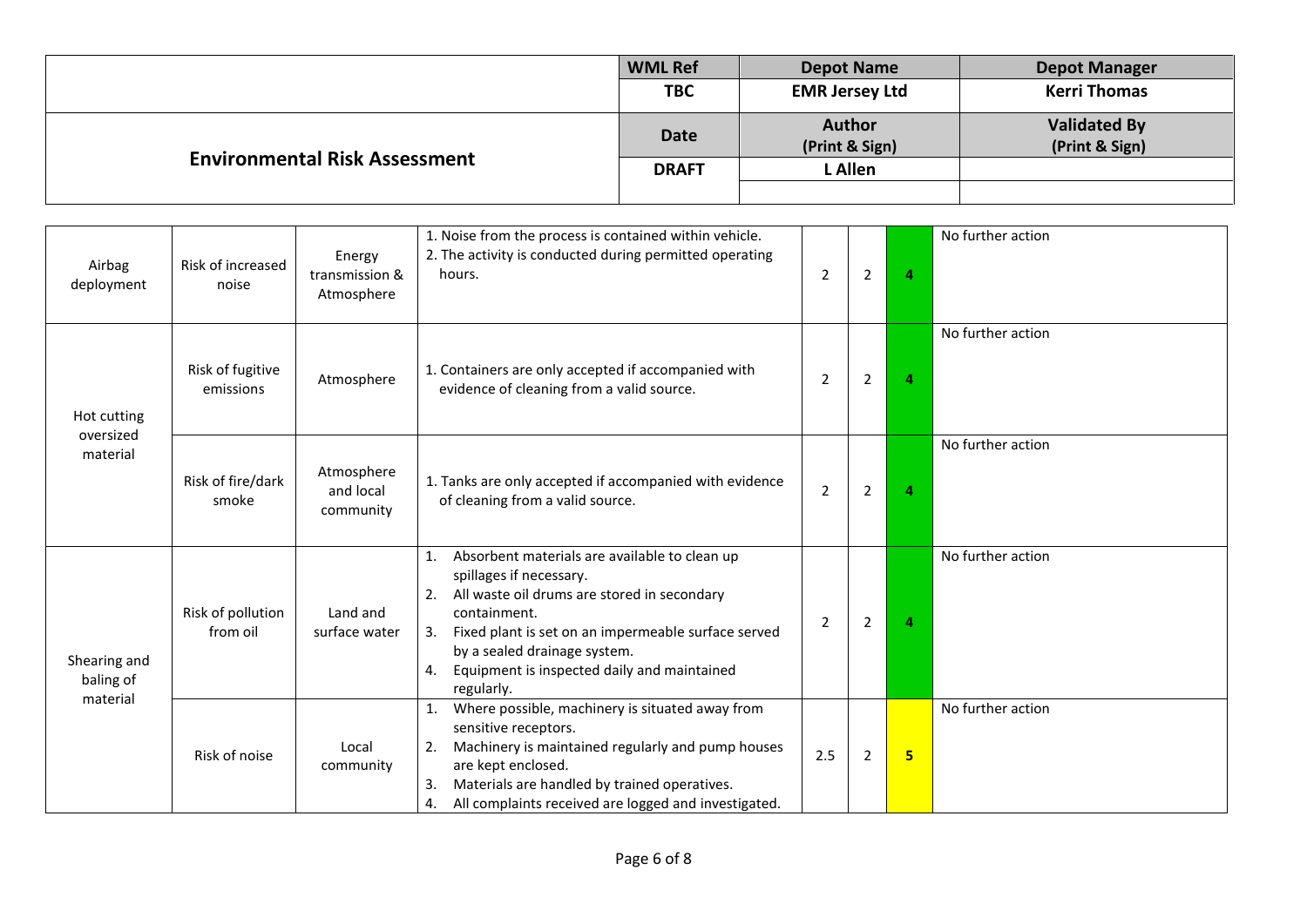|                                      | <b>WML Ref</b> | <b>Depot Name</b>               | <b>Depot Manager</b>                  |
|--------------------------------------|----------------|---------------------------------|---------------------------------------|
|                                      | <b>TBC</b>     | <b>EMR Jersey Ltd</b>           | <b>Kerri Thomas</b>                   |
|                                      | <b>Date</b>    | <b>Author</b><br>(Print & Sign) | <b>Validated By</b><br>(Print & Sign) |
| <b>Environmental Risk Assessment</b> | <b>DRAFT</b>   | L Allen                         |                                       |
|                                      |                |                                 |                                       |

|                                                                                    |                                     |                    | -5       | Vibration is at low levels (due to design and damping<br>of shear)              |  |                   |
|------------------------------------------------------------------------------------|-------------------------------------|--------------------|----------|---------------------------------------------------------------------------------|--|-------------------|
| Transport<br>vehicles<br>delivering scrap /<br>exporting<br>processed<br>materials | Vibration / acidic<br>exhaust gases | Local<br>community | ⊥.<br>2. | Hauliers only to use approved routes<br>Hauliers to minimise idling of vehicles |  | No further action |